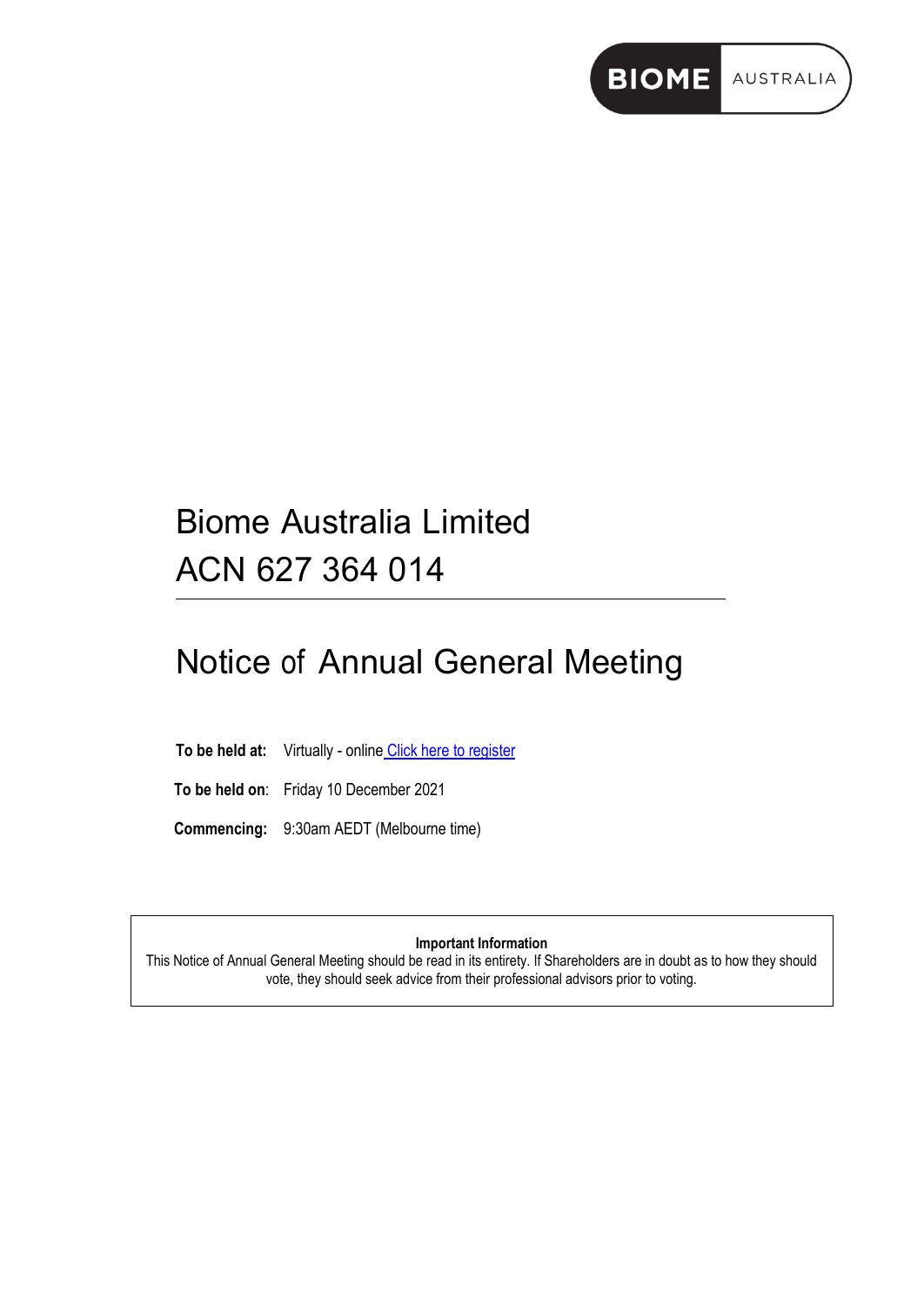## **TIME AND PLACE OF MEETING**

Notice is hereby given that the 2021 Annual General Meeting of Biome Australia Limited (ACN 627 364 014) (the **Company**) will be held on Friday 10 December 2021, commencing at 9:30am AEDT (Melbourne time).

The meeting will be a virtual Meeting through an online meeting platform where Shareholders will be able to watch, listen and vote.

#### **VOTING BY PROXY**

To vote by proxy, please complete and sign the enclosed Proxy Form and return by the time and in accordance with the instructions set out on the Proxy Form.

In accordance with section 249L of the Corporations Act, Shareholders are advised that:

- each Shareholder has a right to appoint a proxy;
- the proxy need not be a Shareholder of the Company; and
- a Shareholder who is entitled to cast two (2) or more votes may appoint two (2) proxies and may specify the proportion or number of votes each proxy is appointed to exercise. If the member appoints two (2) proxies and the appointment does not specify the proportion or number of the member's votes, then in accordance with section 249X(3) of the Corporations Act, each proxy may exercise one-half of the votes.

Shareholders and their proxies should be aware that:

- if proxy holders vote, they must cast all directed proxies as directed; and
- any directed proxies which are not voted will automatically default to the Chair, who must vote the proxies as directed.

#### **Voting in person**

In light of the status of the evolving COVID-19 situation, the Directors have made a decision that Shareholders will not be able to physically attend the Meeting in person.

#### **Accordingly, the Directors strongly encourage all Shareholders to lodge a directed proxy form prior to the Meeting.**

The Company is pleased to provide Shareholders with the opportunity to attend and participate in a virtual Meeting through an online meeting platform by registering [Click here to register](https://biomeaustralia.com/AGM2021) where Shareholders will be able to watch, listen, and vote online.

#### **VIRTUAL MEETING**

If you wish to virtually attend the Meeting (which will be broadcast as a live webinar), you will be sent a Meeting ID & Shareholder ID in advance for the virtual Meeting here:

#### [Click here to register](https://biomeaustralia.com/AGM2021)

Shareholders will be able to vote and ask questions at the virtual Meeting. Shareholders are also encouraged to submit questions in advance of the Meeting to the Company. Questions must be submitted in writing to George Lazarou, Company Secretary at **[george@activated.co](mailto:george@activated.co)** at least 48 hours before the Meeting.

The Company will also provide Shareholders with the opportunity to ask questions during the Meeting in respect to the formal items of business as well as general questions in respect to the Company and its business.

#### **Voting virtually**

Shareholders who wish to vote virtually on the day of the Meeting will need to login to Click [here to register.](https://biomeaustralia.com/AGM2021)

#### **Eligibility to vote**

.

The Directors have determined pursuant to Regulation 7.11.37 of the Corporations Regulations that the persons eligible to vote at the Annual General Meeting are those that are registered Shareholders at 7:00 p.m. AEDT (Melbourne time) on Saturday, 8 December 2021. If you are not the registered holder of a relevant Share at that time you will not be entitled to vote in respect of that Share.

*Should you wish to discuss the matters in this Notice of Meeting please do not hesitate to contact the Company Secretary on (03) 8617 8014.*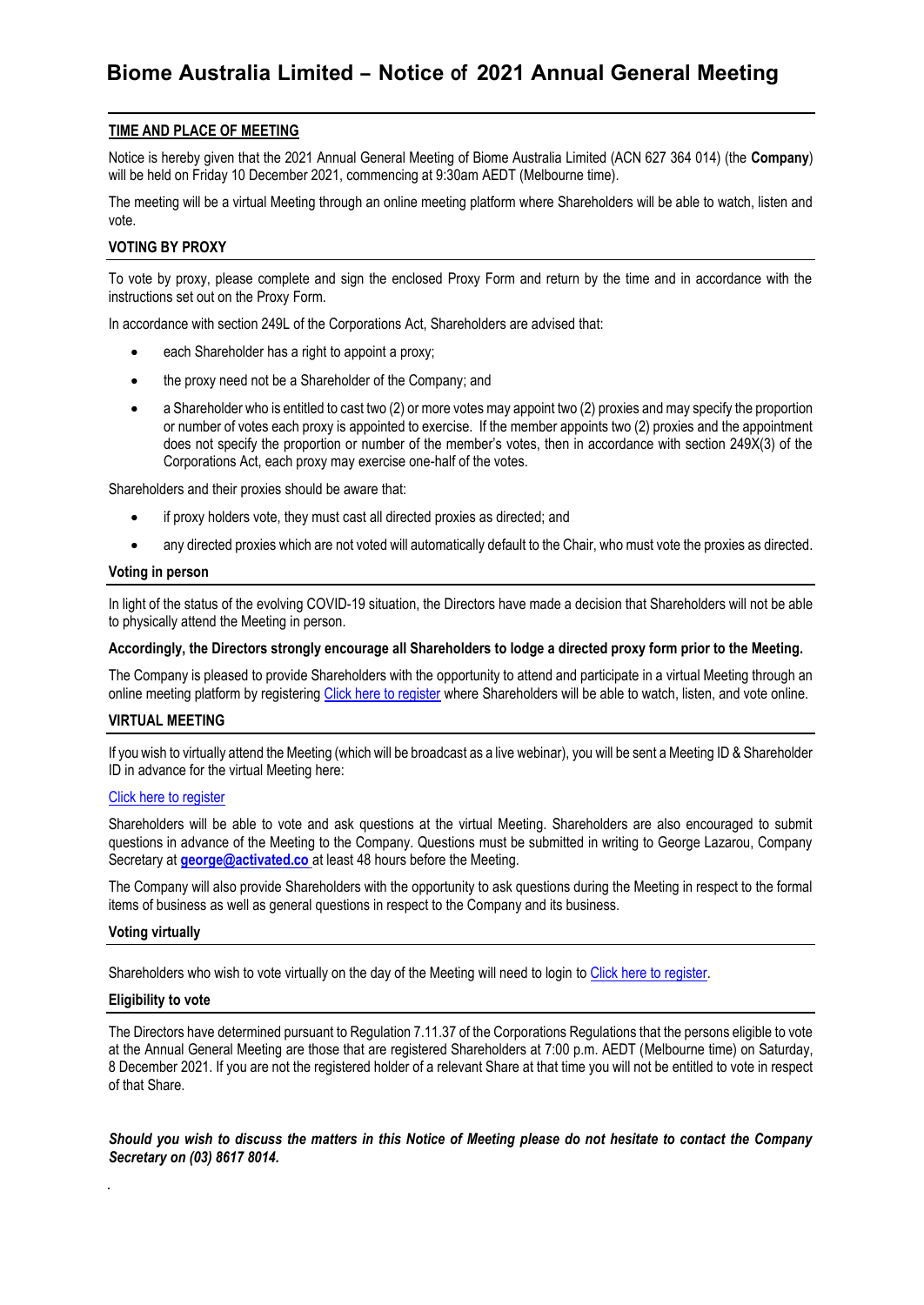## **ITEMS OF BUSINESS**

## **1. FINANCIAL STATEMENTS AND REPORTS**

To receive and consider the annual financial report of the Company for the financial period ended 30 June 2021 together with the declaration of the Directors, the Directors' Report, the Remuneration Report and the Auditor's Report.

## **2. RESOLUTION 1 – ADOPTION OF REMUNERATION REPORT**

To consider and, if thought fit, to pass, with or without amendment, the following resolution as an **ordinary resolution**:

*"That, for the purpose of Section 250R(2) of the Corporations Act and for all other purposes, approval is given for the adoption of the Remuneration Report, as contained in the Company's annual financial report for the financial year ended 30 June 2021."*

## *Note: the vote on this Resolution is advisory only and does not bind the Directors or the Company.*

**Short Explanation:** This Resolution is required as a result of section 250R(2) of the Corporations Act, which requires that a resolution that the Remuneration Report of the Company be adopted must be put to a vote. The vote on this Resolution is advisory only and does not bind the Company.

A vote on this Resolution must not be cast (in any capacity) by or on behalf of either of the following persons:

- (a) a member of the Key Management Personnel, details of whose remuneration are included in the Remuneration Report; or
- (b) a Closely Related Party of such a member.

However, a person (the voter) described above may cast a vote on this Resolution as a proxy if the vote is not cast on behalf of a person described above and either:

- (a) the voter is appointed as a proxy by writing that specifies the way the proxy is to vote on this Resolution; or
- (b) the voter is the Chair and the appointment of the Chair as proxy:
	- (i) does not specify the way the proxy is to vote on this Resolution; and
	- (ii) expressly authorises the Chair to exercise the proxy even though this Resolution is connected directly or indirectly with the remuneration of a member of the Key Management Personnel.

## **3. RESOLUTION 2 – RE-ELECTION OF DIRECTOR – MR ILARIO FAENZA**

To consider and, if thought fit, to pass, with or without amendment, the following resolution as an **ordinary resolution**:

*"That, for the purpose of ASX Listing Rule 14.5 and for all other purposes, Mr Ilario Faenza, a Director, retires by rotation, and being eligible, is re-elected as a Director."*

**Short Explanation:** ASX Listing Rule 14.5 provides that an entity which has directors must hold an election of directors at each annual general meeting. It is assumed that the Company will be admitted to the official list of the ASX by the time of the Annual General Meeting.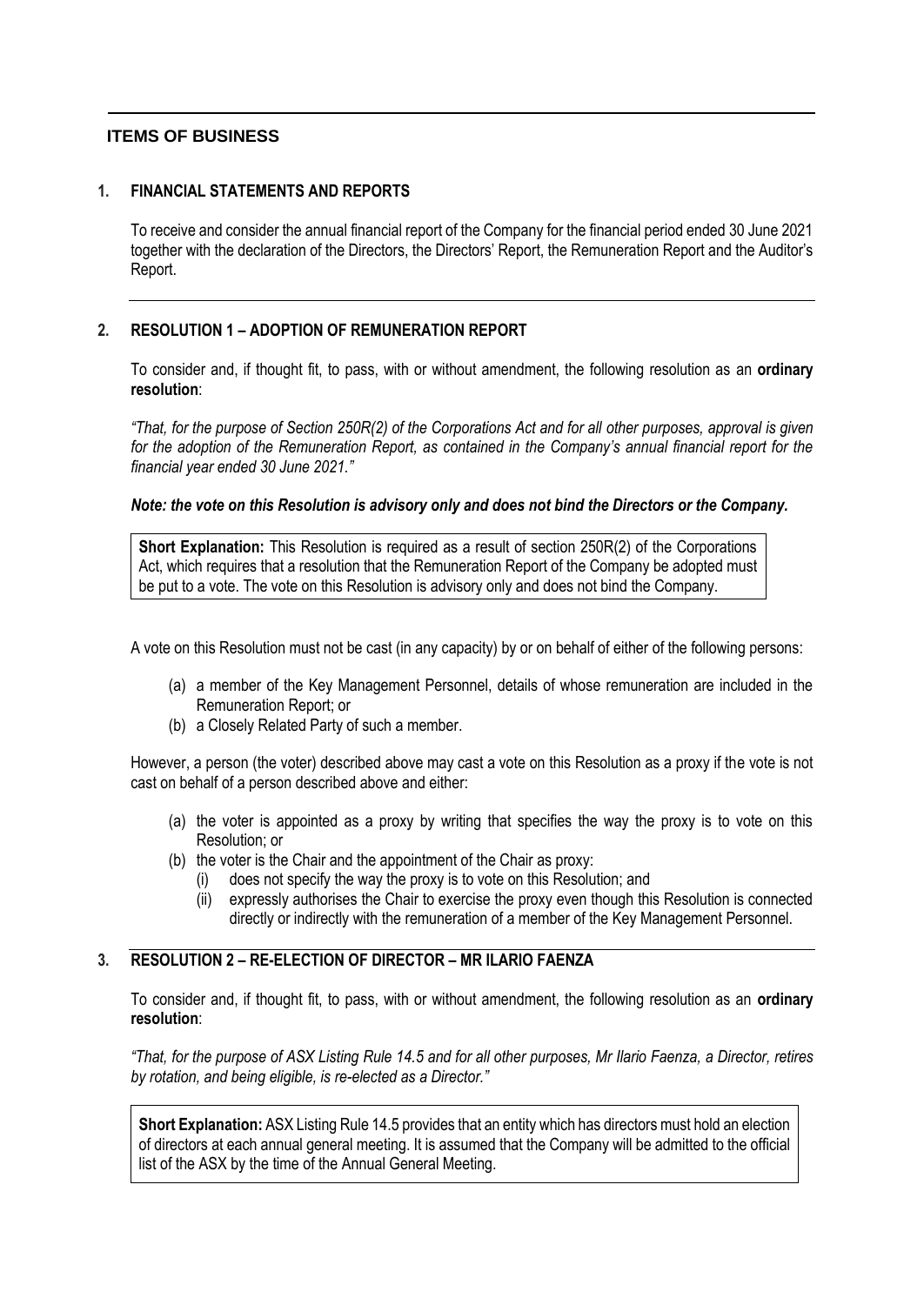The accompanying important information and Explanatory Memorandum form part of this Notice of Annual General Meeting.

By order of the Board

George Lazarou Company Secretary 3 November 2021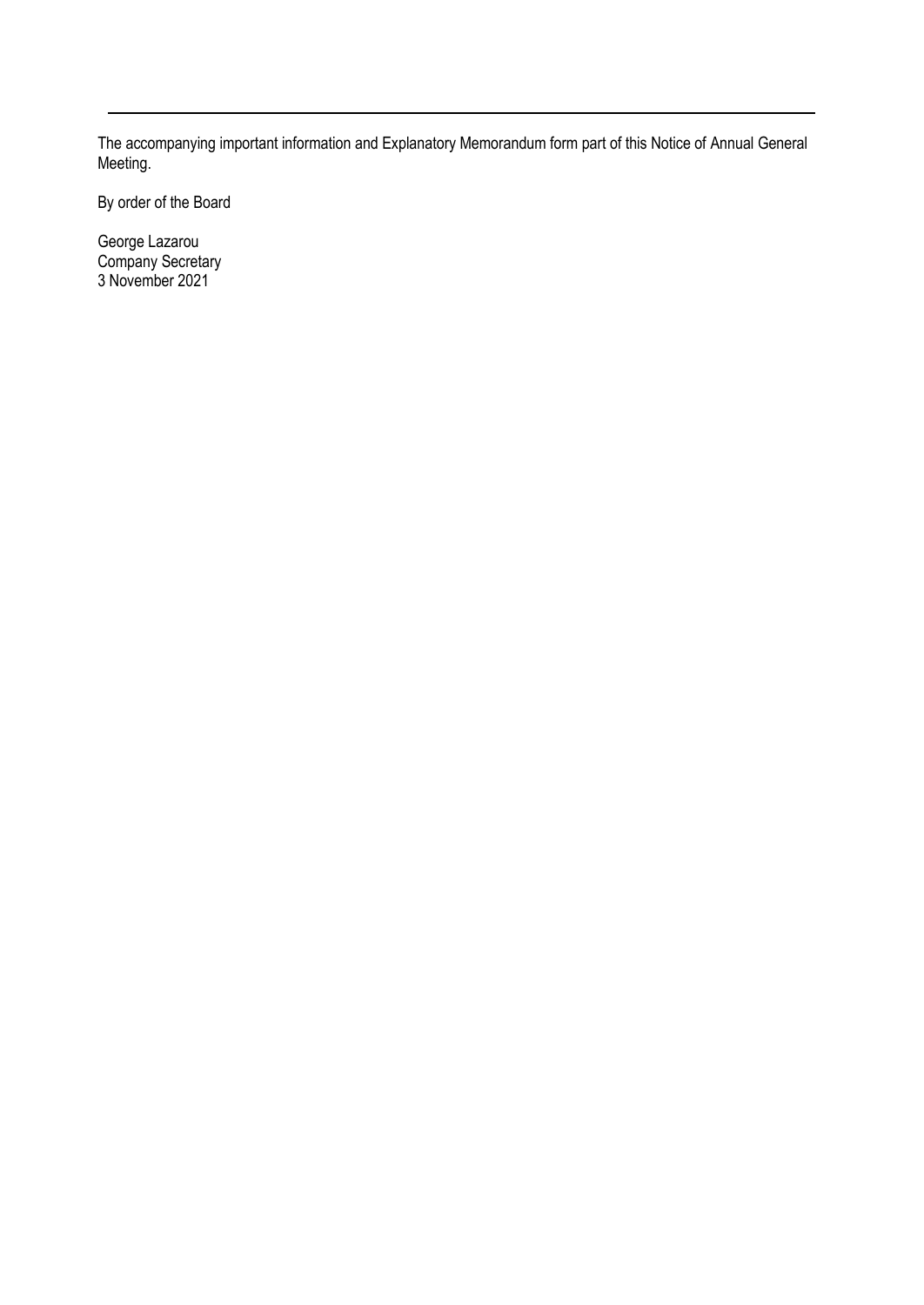## **1. ITEM 1: FINANCIAL STATEMENTS AND REPORTS**

## **1.1 Purpose of Resolution**

In accordance with the Constitution, the business of the Meeting will include receipt and consideration of the annual financial report of the Company for the financial year ended 30 June 2021 together with the declaration of the Directors, the Directors' Report, the Remuneration Report and the Auditor's Report.

The Company will not provide a hard copy of the Company's annual financial report to Shareholders unless a Shareholder has previously elected to receive one pursuant to section 314 of the Corporations Act. The Company's annual financial report is available on its website at [https://biomeaustralia.com/index.php/investor](https://biomeaustralia.com/index.php/investor-centre)[centre](https://biomeaustralia.com/index.php/investor-centre)

## **1.2 Questions to the Chair**

Shareholders will be given reasonable opportunity at the meeting to raise questions and make comments on the Company's annual financial report.

In addition to asking questions at the meeting, Shareholders may address written questions to the Chair about the management of the Company or to the Company's auditor, JTP Assurance, if the question is relevant to:

- the content of the Auditor's Report; or
- the conduct of its audit of the Financial Report to be considered at the Annual General Meeting.

*Note: Under section 250PA(1) Corporations Act a shareholder must submit the question to the Company no later than the fifth business day before the day on which the Annual General Meeting is held.*

Written questions for the Company's auditor must be delivered by 5:00 p.m. on [3](https://protect-au.mimecast.com/s/4YlyCjZ1YBSYp1MxtW7QNA?domain=web.lumiagm.com) December 2021 to:

The Company Secretary George Lazarou Email: [george@activated.co](mailto:george@activated.co)

## **2. ITEM 2: RESOLUTION 1 - ADOPTION OF REMUNERATION REPORT**

## **2.1 General**

The Corporations Act requires that at a listed company's annual general meeting, a resolution that the remuneration report be adopted must be put to the shareholders. However, such a resolution is advisory only and does not bind the directors or the company.

The Remuneration Report sets out the Company's remuneration arrangements for the Directors and senior management of the Company. The Remuneration Report is part of the Directors' Report contained in the annual financial report of the Company for the financial year ending 30 June 2021.

The chair of the meeting must allow a reasonable opportunity for its shareholders to ask questions about or make comments on the remuneration report at the annual general meeting.

## **2.2 Voting consequences**

A company is required to put to its shareholders a resolution proposing the calling of another meeting of shareholders to consider the appointment of directors of the company (**Spill Resolution**) if, at consecutive annual general meetings, at least 25% of the votes cast on a remuneration report resolution are voted against adoption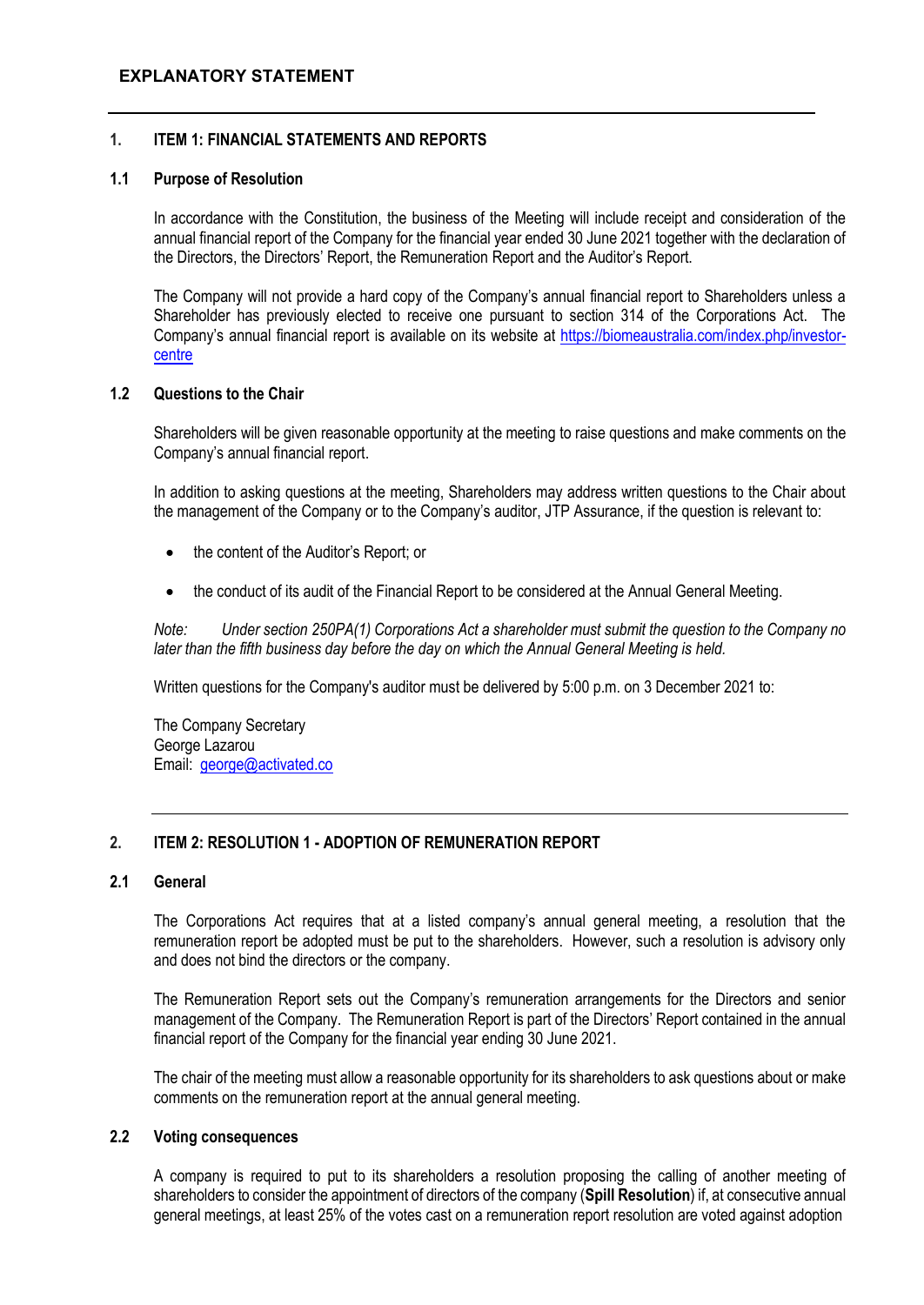of the remuneration report and at the first of those annual general meetings a Spill Resolution was not put to vote. If required, the Spill Resolution must be put to vote at the second of those annual general meetings.

If more than 50% of votes cast are in favour of the Spill Resolution, the company must convene a shareholder meeting (**Spill Meeting**) within 90 days of the second annual general meeting.

All of the directors of the company who were in office when the directors' report (as included in the company's annual financial report for the previous financial year) was approved, other than the managing director of the company, will cease to hold office immediately before the end of the Spill Meeting but may stand for re-election at the Spill Meeting.

Following the Spill Meeting those persons whose election or re-election as directors of the company is approved will be the directors of the company.

## **2.3 Previous voting results**

As this is the Company's first annual general meeting since listing on the ASX, the Spill Resolution is not relevant for this Annual General Meeting.

## **2.4 Voting exclusion and Directors' recommendations**

As set out in the notes to Resolution 1, a voting exclusion statement applies with respect to the voting on this Resolution by certain persons connected to the Company.

As the resolution relates to matters including the remuneration of the Directors, the Board, as a matter of corporate governance and in accordance with section 250R(2) of the Corporations Act, makes no recommendations regarding this Resolution.

The Chair of the Annual General Meeting intends to vote undirected proxies in favour of Resolution 1, subject to compliance with the Corporations Act.

## **3. ITEM 3: RESOLUTION 2 – RE-ELECTION OF DIRECTOR – MR ILARIO FAENZA**

## **1.1 General**

Listing Rule 14.4 and clause 18.5 of the Constitution provide that, other than a managing director, a director of an entity must not hold office (without re-election) past the third annual general meeting following the director's appointment or 3 years, whichever is the longer. However, where there is more than one managing director, only one is entitled to be exempt from this rotation requirement. This applies from the time of admission.

ASX Listing Rule 14.5 provides that an entity which has directors must hold an election of directors at each annual general meeting.

Mr Ilario Faenza was appointed in 2020 and stands for re-election under ASX Listing Rule 14.5.

Mr Ilario Faenza has served as a Director since 10 August 2020. Given it is anticipated that the Company will be admitted to the official list of the ASX by the time the Annual General Meeting is convened, Mr Ilario Faenza retires under ASX Listing Rule 14.5 and seeks re-election.

## **1.2 Qualifications and other material directorships**

Mr Faenza has over 30 years of corporate and director experience in Australia, United States, New Zealand and the United Kingdom. Mr Faenza has built and worked with more than 30 companies over the past 30 years including roles as Chief Operating Officer, Managing Director, Executive Director, Advisor, Executive Chairman, Non-Executive Director and Non-Executive Chairman.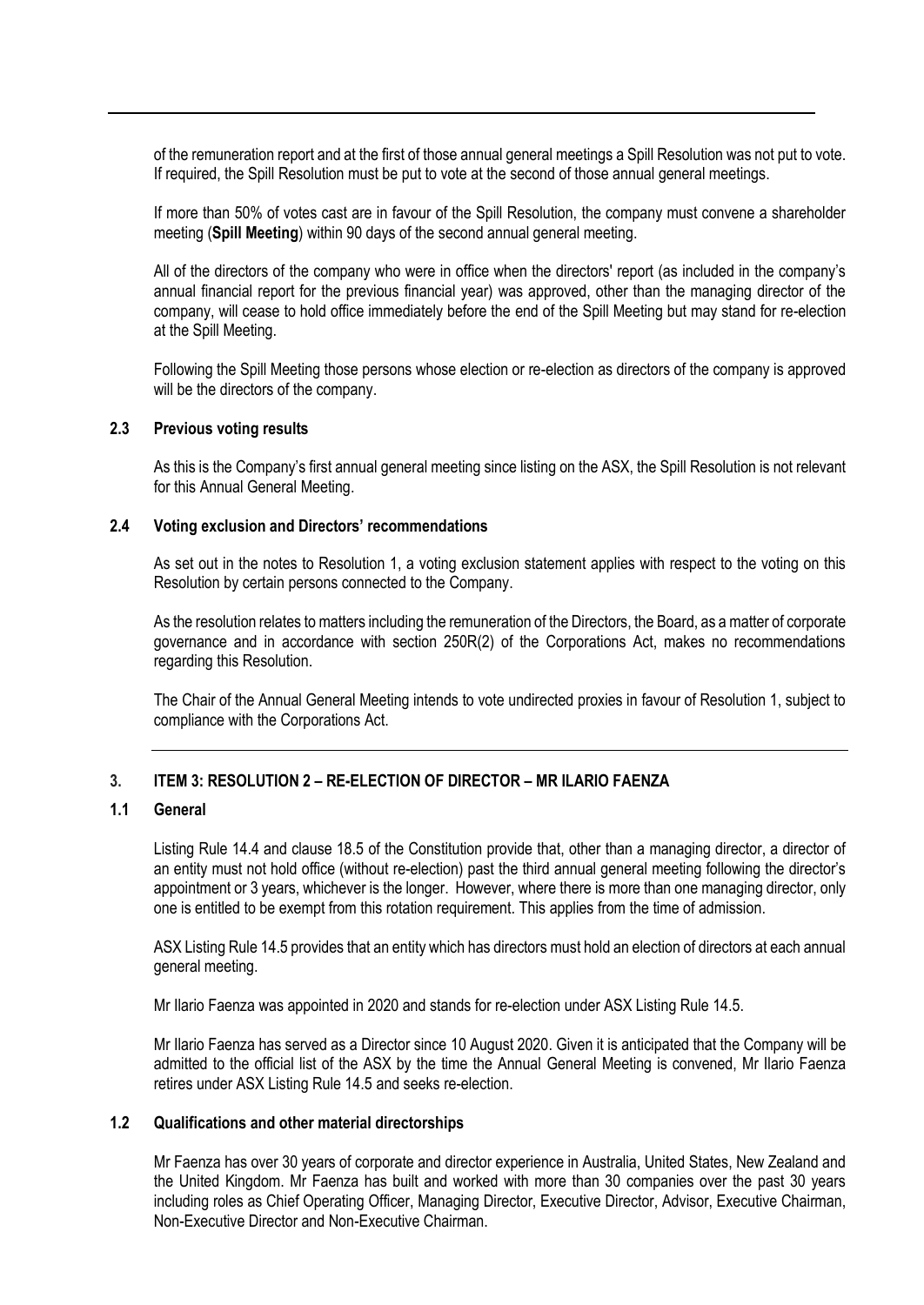Mr Faenza has also previously been a Director of two ASX listed companies over the past 22 years, namely Eftel Limited and Tel.Pacific Limited.

Mr Faenza previously chaired the audit and risk committee and served on the remuneration committee of both Eftel Limited and, Tel.Pacific Limited.

Mr Faenza managed the Scheme of Arrangement for People Telecom Limited in relation to its merger with M2 Group Limited.

## **1.3 Independence**

.

The Company considers Mr Faenza to not be independent on the basis that he has previously received Performance Rights under the Employee Incentive Plan. It is proposed that Mr Faenza will not receive any further performance based securities in the Company so that he is free from any business or other relationship that could materially interfere, or be perceived to interfere with, the independent exercise of his judgement as a Director.

## **1.4 Directors' recommendation**

The Board has reviewed Mr Faenza's performance since his appointment to the Board and considers that Mr Faenza's skills and experience will continue to enhance the Board's ability to perform its role. Accordingly, the Board supports the re-election of Mr Faenza and recommends (with Mr Ilario Faenza abstaining) that Shareholders vote in favour of Resolution 2.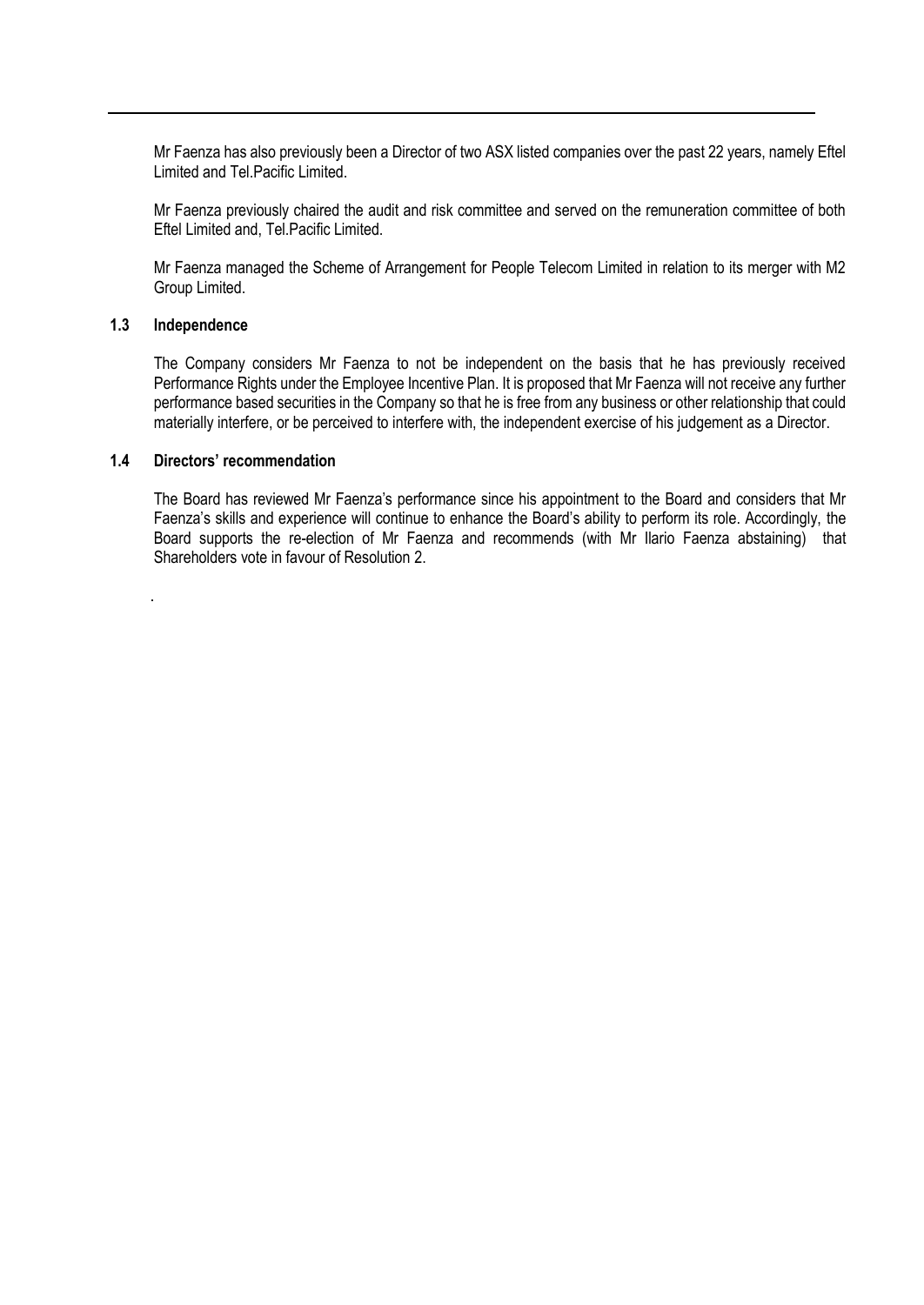## **GL O S S A R Y**

In this Explanatory Statement, the following terms have the following meaning unless the context otherwise requires. Other terms are defined within the Explanatory Statement.

**\$** means Australian dollars.

**AEDT** means Australian Eastern Daylight Time.

**Annual General Meeting** or **Meeting** means the meeting convened by the Notice.

**ASIC** means Australian Securities and Investments Commission.

**ASX** means ASX Limited (ACN 008 624 691) or the financial market operated by ASX Limited, as the context requires.

**ASX Listing Rules** or **Listing Rules** means the Listing Rules of ASX.

**Board** means the current board of Directors.

**Chair** means the chair of the Meeting.

**Closely Related Party** of a member of the Key Management Personnel means:

- (a) a spouse or child of the member;
- (b) a child of the member's spouse;
- (c) a dependent of the member or the member's spouse;
- (d) anyone else who is one of the member's family and may be expected to influence the member, or be influenced by the member, in the member's dealing with the entity;
- (e) a company the member controls; or
- (f) a person prescribed by the Corporations Regulations 2001 (Cth).

**Company** means Biome Australia Limited (ACN 627 364 014).

**Constitution** means the Company's constitution.

**Corporations Act** means the *Corporations Act 2001* (Cth).

**Director** means a current director of the Company.

**Equity Securities** includes a Share, a right to a Share or Option, an Option, a convertible security and any security that ASX decides to classify as an Equity Security.

**Explanatory Statement** means this explanatory statement.

**Key Management Personnel** has the same meaning as in the accounting standards and broadly includes those persons having authority and responsibility for planning, directing and controlling the activities of the Company, directly or indirectly, including any director (whether executive or otherwise) of the Company.

**Notice** or **Notice of Meeting** or **Notice of Annual General Meeting** means the notice of annual general meeting which this Explanatory Statement accompanies.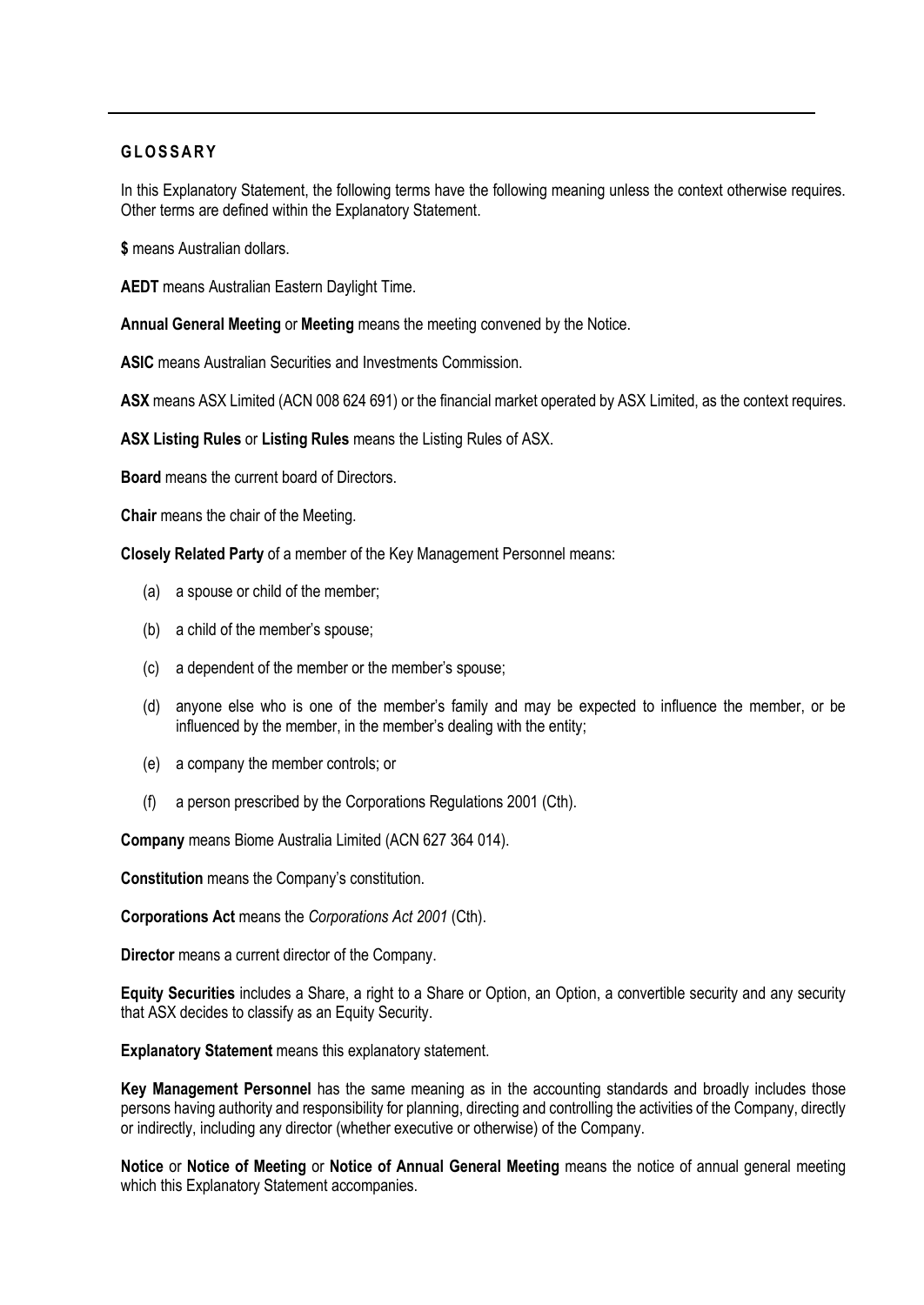**Proxy Form** means the proxy form accompanying the Notice.

**Related Party** has the meaning given to that term in the Corporations Act.

**Remuneration Report** means the remuneration report set out in the Director's report section of the Company's annual financial report for the year ended 30 June 2021.

**Resolutions** means the resolutions set out in the Notice of Annual General Meeting and **Resolution** means any one of them.

**Share** and **Shares** means fully paid ordinary share in the capital of the Company.

**Shareholder** means a holder of a Share.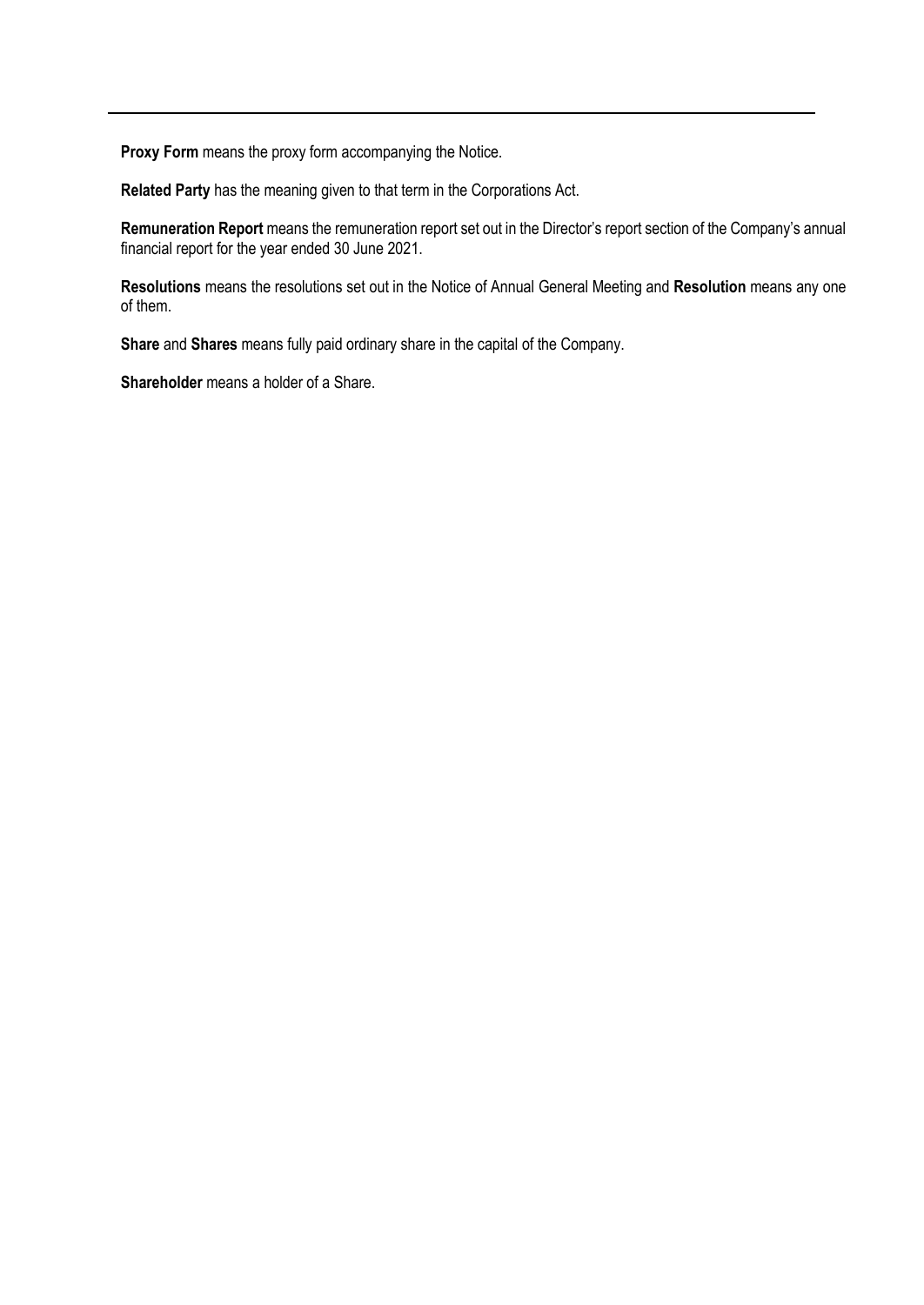

Biome Australia Limited | ACN 627 364 014

# Proxy Voting Form

If you are attending the virtual Meeting please retain this Proxy Voting Form for online Securityholder registration.

Holder Number:

Your proxy voting instruction must be received by 9.30am (AEDT) on Wednesday, 8 December 2021, being not later than 48 hours before the commencement of the Meeting. Any Proxy Voting instructions received after that time will not be valid for the scheduled Meeting.

## SUBMIT YOUR PROXY

#### Complete the form overleaf in accordance with the instructions set out below.

#### YOUR NAME AND ADDRESS

The name and address shown above is as it appears on the Company's share register. If this information is incorrect, and you have an Issuer Sponsored holding, you can update your address through the investor portal: https://investor.automic.com.au/#/home Shareholders sponsored by a broker should advise their broker of any changes.

#### STEP 1 – APPOINT A PROXY

If you wish to appoint someone other than the Chair of the Meeting as your proxy, please write the name of that Individual or body corporate. A proxy need not be a Shareholder of the Company. Otherwise, if you leave this box blank, the Chair of the Meeting will be appointed as your proxy by default.

#### DEFAULT TO THE CHAIR OF THE MEETING

Any directed proxies that are not voted on a poll at the Meeting will default to the Chair of the Meeting, who is required to vote these proxies as directed. Any undirected proxies that default to the Chair of the Meeting will be voted according to the instructions set out in this Proxy Voting Form, including where the Resolutions are connected directly or indirectly with the remuneration of KMP.

#### STEP 2 - VOTES ON ITEMS OF BUSINESS

You may direct your proxy how to vote by marking one of the boxes opposite each item of business. All your shares will be voted in accordance with such a direction unless you indicate only a portion of voting rights are to be voted on any item by inserting the percentage or number of shares you wish to vote in the appropriate box or boxes. If you do not mark any of the boxes on the items of business, your proxy may vote as he or she chooses. If you mark more than one box on an item your vote on that item will be invalid.

#### APPOINTMENT OF SECOND PROXY

You may appoint up to two proxies. If you appoint two proxies, you should complete two separate Proxy Voting Forms and specify the percentage or number each proxy may exercise. If you do not specify a percentage or number, each proxy may exercise half the votes. You must return both Proxy Voting Forms together. If you require an additional Proxy Voting Form, contact Automic Registry Services.

#### SIGNING INSTRUCTIONS

Individual: Where the holding is in one name, the Shareholder must sign.

Joint holding: Where the holding is in more than one name, all Shareholders should sign.

Power of attorney: If you have not already lodged the power of attorney with the registry, please attach a certified photocopy of the power of attorney to this Proxy Voting Form when you return it.

Companies: To be signed in accordance with your Constitution. Please sign in the appropriate box which indicates the office held by you.

Email Address: Please provide your email address in the space provided.

#### By providing your email address, you elect to receive all communications despatched by the Company electronically (where legally permissible) such as a Notice of Meeting, Proxy Voting Form and Annual Report via email.

#### CORPORATE REPRESENTATIVES

If a representative of the corporation is to attend the Meeting the appropriate 'Appointment of Corporate Representative' should be produced prior to admission. A form may be obtained from the Company's share registry online at https://automic.com.au.

 $\Box$ 

#### Lodging your Proxy Voting Form:

#### Online:

Use your computer or smartphone to appoint a proxy at

[https://investor.automic.com.au/#/logi](https://investor.automic.com.au/#/loginsah) [nsah](https://investor.automic.com.au/#/loginsah)

or scan the QR code below using your smartphone

Login & Click on 'Meetings'. Use the Holder Number as shown at the top of this Proxy Voting Form.<br>■按照图



#### **BY MAIL:**

Automic GPO Box 5193 Sydney NSW 2001

#### **IN PERSON:**

Automic Level 5, 126 Phillip Street Sydney NSW 2000

**BY EMAIL:** [meetings@automicgroup.com.au](mailto:meetings@automicgroup.com.au)

**BY FACSIMILE:** +61 2 8583 3040

**All enquiries to Automic:**

#### **PHONE:**

1300 288 664 (Within Australia) +61 2 9698 5414 (Overseas)